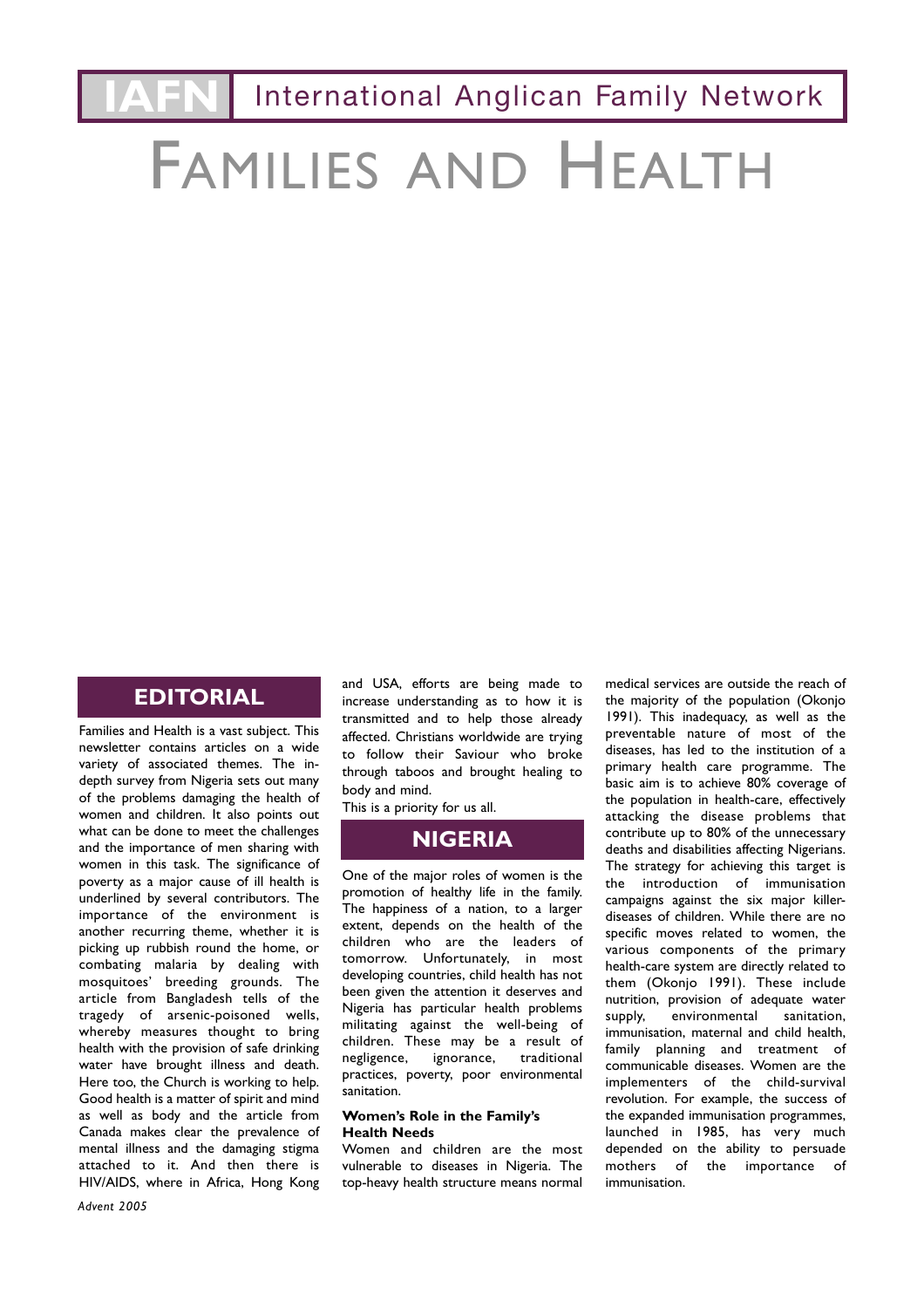The major causes of child mortality – malaria and diarrhoea – are related to poor environmental san<br>Furthermore. several of Furthermore, several of the communicable diseases affecting both adults and children are water-borne. The numerous and time-consuming tasks of women often mean that they neglect to boil drinking water. Even though they know the advantages of doing so, they do not have the time and the extra fuel cost can impose extra financial burdens. So the mere provision of safe drinking water supplies may not be enough to ensure their use. One of the many factors associated with childhood health problems is poverty.

#### **Poverty**

The harsh economic climate, as well as the high inflation rate, undoubtedly hinders parents from giving their children adequate health care. Most families, whose income-generating capacity is too low, often find it difficult to give their children medical attention. When a child is sick, parents who cannot afford to pay medical bills may resort to traditional medical doctors and 'quack' medical personnel. These usually aggravate the child's condition. If the family is poor and has little or no land for cultivation, they may not be able to buy nutritious foods. This predisposes the children to<br>nutritional disorders, such as disorders, such as kwashiorkor, pellagra, beri-beri, blindness and sometimes untimely death.

A UNICEF – sponsored study observed that all the demonstration about the nutritional properties of milk, meat and eggs in health centres and women's clubs throughout the developing world offer nothing to a mother unless she has the wherewithal either to buy or to grow such foods. Hunger and malnutrition cannot be divorced from the context of people's lives. Whether people have enough to eat and enough of the right kind of food depends on their income. The only lasting solution to the problem is, therefore, the eradication of poverty. But this process, in many developing countries like Nigeria, is excruciatingly slow. For some communities the process is stagnant or sliding backwards. As has been shown in the previous IAFN newsletter, which told of "the feminine face of poverty", women are often the most afflicted by poverty.

In Nigeria, only 10% of the people who are at the echelon of power in all private and public institutions are women (Amali, 1990; UNICEF, 1991). The poor with low and irregular incomes live in shanty towns, slums, one-room apartments. Very poor families fall below this level and are generally destitute. In developing capitalistic economies like Nigeria, many of this section of the population are women, either as individuals, family members or unacknowledged heads of households. A good number of women have become sole providers within their families, with little or no resources.

In order to augment family income, mothers put up their little girls as servants or domestic child-labour. At times these girls are subjected to physical and sexual abuse. From an early age, girls are trained to fetch water and firewood, grind corn, or do road-side selling alongside their mothers. In most cases, boys have the responsibility of doing less arduous errands. Any crisis that alters the balance of power in the family is first felt by women. Where the crisis is financerelated, the task of adjustment is left to the ingenuity of the mother and the sacrifice of the female children. Although poverty may be caused by low wages, unemployment and sickness, given the patriarchal dominance of the Nigerian society, the resulting circumstances remain outside the control of women (Suara, 1998).

There is no doubt that education is important to understand and solve the problem of poverty. Poverty is genderised in Nigeria because women who are a disadvantaged group are mostly illiterate, unemployed or underemployed. They have little access to credit and have minimal power over their environment. Illiteracy among women must be seriously addressed if poverty is to be degenderised.

Large families are, no doubt, a strain on the available resources in Nigeria. A child in a polygamous marriage, particularly where resources are lean, stands a slim chance of benefiting from formal education. A child so disadvantaged could resort to unlawful means for survival. Similarly, children whose parents are violent to each other seem to exhibit similar characteristics as they grow up. The use of 'double standards' by parents in training a child becomes another dehumanising factor. If a father tells his son "do not steal" but steals government funds the next day, and is declared a wanted person, the child looks confused at this paradox. Confusion over norms sets in; and this affects healthy growth.

When the social environment is permissive to drunkenness, smoking cigarettes, taking hard drugs and indiscriminate sex, many young children may take to these vices. Many children then become victims of drug addiction, leading to mental disorder, while others can become victims of HIV/AIDS, either through sexual intercourse or as a result of direct contact with infected material or through infected pregnant mothers passing it to their child/foetus. In redressing these ills, a desirable environment can help a child overcome acquired tendencies towards unfavourable traits. Undesirable environments may cause children's growth to become stunted, as they become victims of diseases or disturbed emotions.

#### **Healthy Environment**

Closely related to home is the environment. The need for a healthy environment is crucial to all human beings. Dalumo (1988) noted that the foundation of environmental health rests on man's need for fresh air, potable water, healthy food and good shelter. It is important to ensure sustainable and adequate environmental sanitation inside and outside the home, and the Federal Government has introduced compulsory monthly environment sanitation. Some states also introduced bi-weekly sanitation. Regrettably, an average Nigerian has acquired the habit of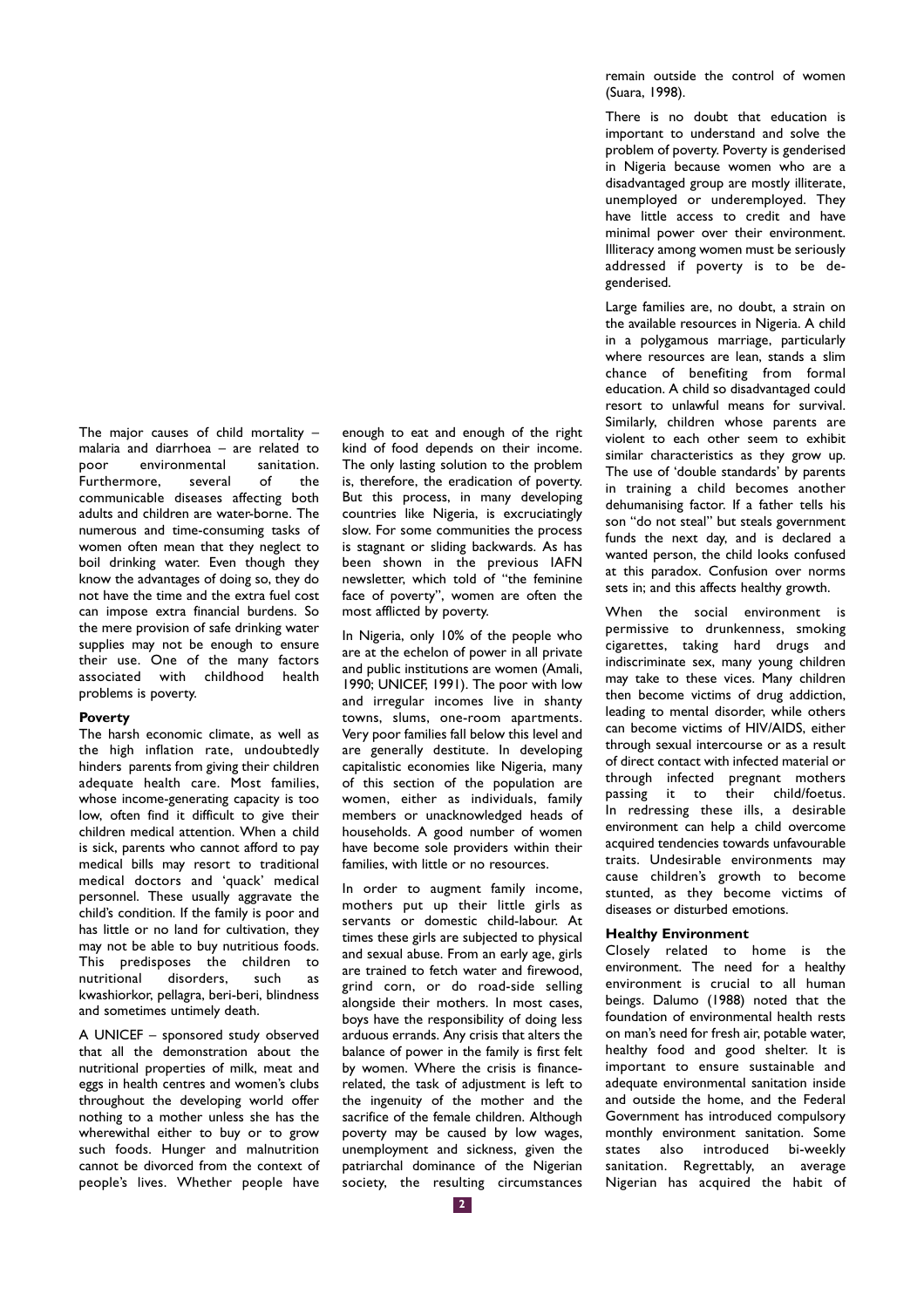polluting and littering the environment by indiscriminate throwing away of empty cans, kitchen refuse, and all sorts of rubbish carelessly around his dwelling. People urinate and defecate along the streets. Poor drainage systems, lack of potable water, and enough water for performing domestic duties, also contribute to poor environmental sanitation. In most cities and public places, conveniences are not provided. Human beings, especially the women, have close links to the environment. If healthy social development is to be maintained, not just promised during electoral campaigns, the environment must be targeted for change. The various governments in Nigeria have great tasks to provide the basic environmental infrastructure. At the same time, the process of cultivating a healthy mind for establishing priorities and for cultivating the right attitudes is essential.

#### **Malnutrition**

Malnutrition constitutes a significant threat to the life and well-being of children. Consistently hungry and malnourished children tend to be apathetic and hostile. The result of a recent study conducted in 53 countries, including Nigeria (1997) revealed that 6.5 million children die of malnutrition yearly. UNICEF reported in 1998 that in Nigeria, malnutrition is a public health problem with an estimated 28% of children below five years of age being underweight, 11% wasted and 52.2% stunted. After few decades of strenuous wrestling with the problem of malnutrition, the agony of the hungry child is still very much with us. Notwithstanding efforts by governments to improve agricultural production and nutrition education programmes, these

have not brought positive results. If there is one issue in the development litany which seems clear-cut, it is the issue of hunger. The hungry child is the image etched into the consciousness of everyone who responds to the challenge of poverty and deprivation in the developing world.

### **Crucial role of women**

Women produce 60-80% of all food grown in Sub-Saharan Africa (FAO 1996). They suffer disproportionately from hunger and malnutrition, but they also contribute disproportionately to reducing it. Women grow a large share of the world's food for domestic consumption. When they have income, they tend to spend more of it on food for the household than men do. So a woman's direct access to cash or production – or lack of it  $-$  has a direct bearing on how much the family has to eat. Yet conditions often conspire against women. When women work long hours, they have less time to produce food for the household, provide child and health care and collect clean water and fuel. Women are rarely permitted to decide how much of their food crops is sold and how much is to be kept for the household. While the numbers of female-headed rural households rise, women are still denied the land, credit, technology and training they need to feed their families. Women must be a larger part of the solution. Due to the poor economic situations in the country, their work is now doubled. They cannot sit at home and watch the children yell for hunger. There is an observable shifting of roles from feminine to masculine with women paying fees, engaging in agriculture, bricklaying and concreting. These were the supposed roles of the men, which the women are taking over in their struggles to provide health for their families.

#### **Strategies for attaining healthy family life**

Some of the workable strategies that could be adopted by women to promote healthy family life are:-

- self-help groups: Women collectives or cooperatives should be encouraged to integrate health education and other activities. These could form the media through which the Nigerian women could disseminate information on health issues
- women should be encouraged and given access to bank loans and credit facilities
- women should ensure that their children receive immunisation early to protect them from communicable diseases
- women should ensure that the living environment is healthy by keeping it clean
- women should create a supportive environment for health through increased vegetable production and other fruits for sale and home consumption during the dry season. This will go a long way towards improving the nutritional status of the family.
- lliteracy in itself is a contribution to ill-health and this may relate to lack of knowledge about possibilities and choice or lack of healthy food. This calls for involvement by literate women to help educate the illiterate ones.
- Families should limit their size to what they can afford.

#### **Conclusion**

Being a parent is an awesome responsibility. To educate a woman means to educate a family, and indeed a nation. Therefore, women must ensure that they are not marginalised, but become instruments of conscious and directed positive change. The goal is the immediate development of themselves and their children's quality of life. Women must be provided with every support which they, acting in concert, can use to shape and improve their lives through the awareness and the practice of healthy living. This should not be done in isolation or exclusion of the men. Both should be equal partners in the developmental process to ensure maximum benefits to all.

Amali, E (1990) "Developing Nigerian women managers for the socio-economic transformation of Nigeria", in Management in Nigeria Vol.27 No 6. pp 6-13.

Dalumo, H (1988) Family health in the rural area. The role of Home Economics Education. The Fafaru Journal of Multi-displinary Studies. Vol 2;1.

FAO World Food Summit (1996) Fighting hunger and malnutrition. Rome. 13-17 November.

Okonjo, K (1991) Acknowledging the existence of women: Its consequences, in MO Ijere (ed) Women in Nigerian Economy. Enugu. ACENA publishers Ltd. Enugu, Nigeria. Suara, JSO (1988) Genderisation of poverty:

some shocking realities about women in Nigeria. Journal of Women in Colleges of Education Vol. 2 pp 1-3.

UNICEF (1991) Girls and Women: A Unicef Development Priority, Paris. UNICEF.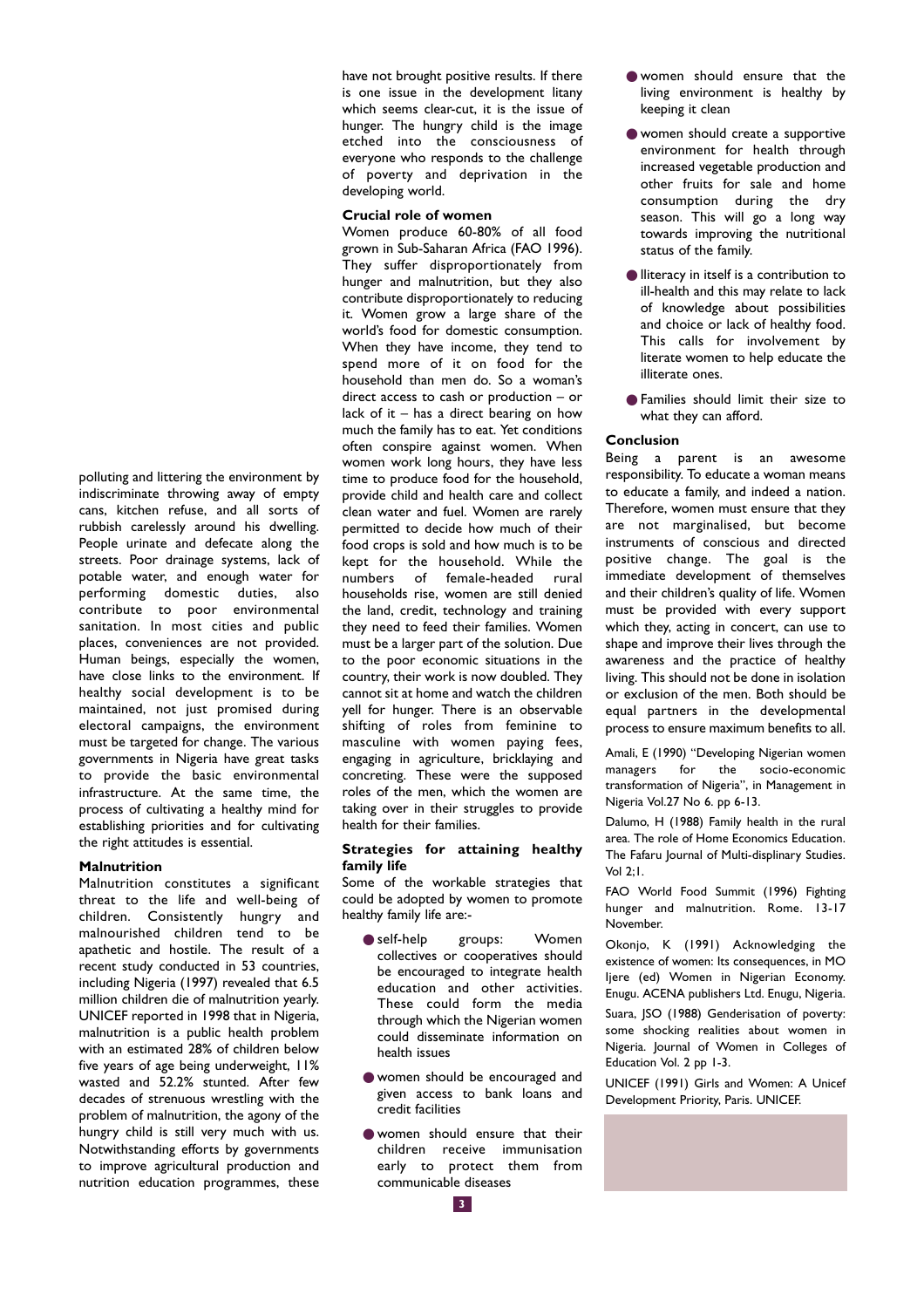## **TANZANIA**

being most affected. It is very unfortunate that one of the preventable diseases becomes the number one cause of morbidity and mortality in a country with the necessary resources to eradicate the disease.

### **The Policy:**

Tanzania's policy on malaria is articulated through the National Malaria Medium Term Strategic Plan (2002-2007). The plan aims to:

- increase the proportion of children with febrile episodes that receive appropriate treatment within 24 hours of onset from 19% to 60%
- increase to 80% the proportion of clinical malaria cases that are treated appropriately
- increase to 60% the proportion of pregnant women and children sleeping under a properly treated mosquito net
- increase to 60% the proportion of pregnant women and children who are effectively protected against malaria with Intermittent Preventive Therapy
- improve the capacity of epidemicprone districts to recognise malaria epidemics early and respond appropriately
- ensure that communities understand the dangers of malaria and what to do about it.

#### **The Control:**

The parasite Plasmodium Falciparum is responsible for over 95% of malaria infections. Over the years, chloroquine treatment responded well. However, in 2001, the policy of using this as the first line drug ceased due to high resistance and a 52% total treatment failure. The drug regime was then changed. Other preventive measures include use of .<br>insecticide-treated nets introduced in a<br>national scale social marketing marketing programme.

#### **The Neglected Therapy:**

According to the National Malaria Control Programme officials, malaria mosquitoes bite at midnight when it is quiet and cool. This encouraged the use of drugs for treatment and nets for preventing people from being bitten. Environmental management was neglected.

During pre-independence and the early years of independence, control of mosquito breeding sites, i.e. clearing of water ponds, cutting grass around homes, removal of cans and other water-holding devices, was a role of every household. The system of 'dry day' where every home emptied water containers at a special day of the week and cleared its home surroundings, killed many mosquitoes. This is the malaria therapy which needs to be revisited. There is no single strategy, but why breed enemies and start to manufacture weapons to fight them? How effective the weapons are is questionable and that is what is facing Tanzania.

#### **Conclusion:**

Effective malaria prevention and control is useless without eradicating the vector. Residual sprays in the homes, killing the mosquito larvae and eliminating the breeding sites are necessary strategies. The fewer mosquitoes there are, the fewer cases of malaria there will be, with lower morbidity and mortality.

Those entrusted with malaria prevention need to:

- raise the profile of malaria among politicians, potential partners and community leaders
- improve the flow of information on malaria to key target audiences at national, community and household levels
- influence positive behaviour change among target audiences with great<br>emphasis on environmental environmental management, treatment-seeking and other critical malaria-related behaviour.

"It can be done, let every one of us join hands and play our part."



### *Editorial Note*

*As the above article points out, in Africa malaria kills more people than HIV/AIDS. The Roll Back Malaria programme initiated by 90 organisations including WHO, the UN Children's Fund, the UN Development Programme and the World Bank, aims to halve malaria deaths in Africa by 2010. It is seeking to bring together civil society, religious groups, traditional leaders, banks and other groups in the fight against malaria. In other countries, as in Tanzania, Church leaders are involved. Bishop Dinis Singulane is chairing the Roll Back Malaria campaign in Mozambique and says the Church must get involved in basic health education to combat this preventable and curable disease which kills a child in Mozambique every 30 seconds.*

#### **Malaria**

Tanzania is a tropical country whose ecology and weather favour the existence of various transmittable diseases. One, malaria, remains the number one cause of morbidity and mortality. Several strategies have been employed to try to prevent and control malaria, but still the disease is rampant in all parts of the country.

Tanzania has an estimated population of 34 million (2002 census). 3.4% of GDP is used in malaria control interventions annually. A Tanzanian spends \$11.37 per year on health and \$2.14 is spent on malaria services only. About 75% of malaria expenditures are met by the household, with the Government contributing 20% and partners 5%. Of the household malaria expenditure, about one-third is spent on anti-malarial drugs, one-half on bed nets, insecticides and other preventive measures. This disease and economic burden is greatest on the poorest households and contributes to the continued poverty-disease cycle.

There are an estimated 16 million cases of malaria per year, resulting in about 100,000 deaths of which 39,000 occur in children under five years old. Malaria accounts for 43% of hospital admissions and 32% of in-patient deaths for children under five. It is estimated that nearly the entire population of Tanzania is at risk of malaria; children and pregnant women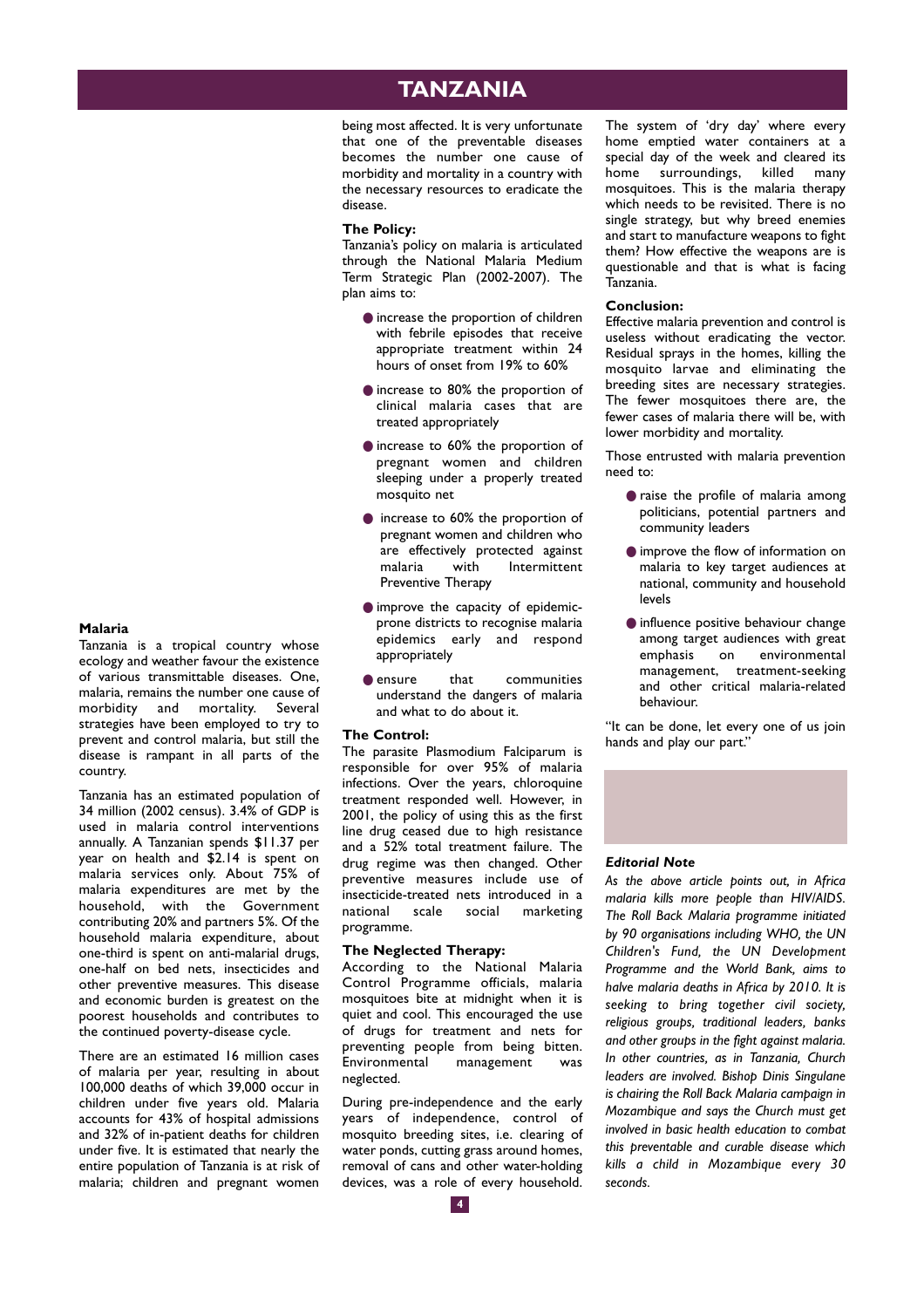## **CENTRAL AFRICA**

Women have unequal access to the use of basic health resources and this has had a negative impact on their lives. In order to address this, there should be intervention by the Government, the NGOs and all relevant stake holders. Such interventions should be:

1. Ensuring the establishment of high health standards and the review of laws and policies relating to women's health.

2. Implementation of the following health programmes:

- gender sensitivity
- decentralisation of health services
- special needs for women with disabilities
- planning of health services with women.

3. Providing more accessible primary health care services of good quality.

4. Making reproductive health care accessible to all girls and women of all ages.

5. Strengthening preventative programmes that promote women's health through:

- removing harmful attitudes and practices (e.g. female circumcision)
- $\bullet$  social and development education and employment programmes
- programmes that aim at equal sharing of child care and household tasks.
- 6. Strengthening laws and giving out necessary information on women's health through:
	- public health campaigns
	- the media
	- counselling.

7. Supporting and strengthening the national capacity to improve gendersensitive policies and programmes.

# **DEMOCRATIC REPUBLIC OF CONGO**

In the DR Congo, where insecurity and war prevail as well as political instabilities, the population live in very hard conditions which make them poor. There are many problems concerning health – here are some of the serious ones.

- Child malnutrition is a highway for all diseases – it is thanks to malnutrition that children become fragile and vulnerable and, as a consequence, their death rate is increasing every year.
- Poor families have no way to get access to health care of high quality.
- Poverty being the consequence of the wars, political instability and low purchasing power, means many families are unable to get access to health consultation – even those who are raped for a clinic check  $up$  – and they can't afford medicine. Because of this, many use traditional practices such as witchcraft; they even use medicine without consulting a doctor. This practice is harmful for many.

#### **Death of mothers and new babies**

Illiteracy is one of the facts that pushes parents to accept early age marriage for their daughters when they are as young as 14. As a consequence, the death rate for both mothers and babies is increasing. Many unwanted pregnancies add to the problem. Parents fail to take care of their children and sometimes they have an abortion which leads to serious gynaecological consequences. There are also sexually transmitted infections such as HIV/AIDS thanks to prostitution which results from the failure of child-care in poor families.

## **NORTH INDIA**

Health is the state of mind, body and soul. Health and Family are the most precious gifts. About 50 years ago, the joint family where all members of the family stayed together was a tradition that was followed but today the concept is quite unknown.

Health enables and strengthens a person's ability to take and implement decisions; ill-health depreciates this ability. A person is then dependent on others to implement his/her decisions which usually do not ascertain same satisfaction or results. Historically, we Easterners have been careful of our hygiene because of our climactic conditions. Now, the health consciousness of a person is greatly dependent on the health etiquette of the family: the manner in which a family serves water or food, Do they dip fingers in a glass of water or share drinking vessels between ill and healthy members of the family? The cleanliness of the living area and the locality also affects health.

Methods of disposing of kitchen waste to the simple issue of taking care of laundry became important factors in keeping the family healthy.

With the quantum advances made by the medical fraternity, the benefits of health care are being reaped by many. However, there are a lot of instances where the saying "prevention is better than cure" is applicable, especially to the lower-income families. A huge number of casualties are accredited to common diseases like malaria, diphtheria, polio (all, in part at least water-born diseases) and tuberculosis and whooping cough (airborn diseases). These are some diseases which can be prevented easily if the family improves its living environment, drinks boiled water, quarantines the diseased family member and ensures adequate medical assistance for them.

In this materialistic and competitive world, there are so many responsibilities bestowed on an individual from his first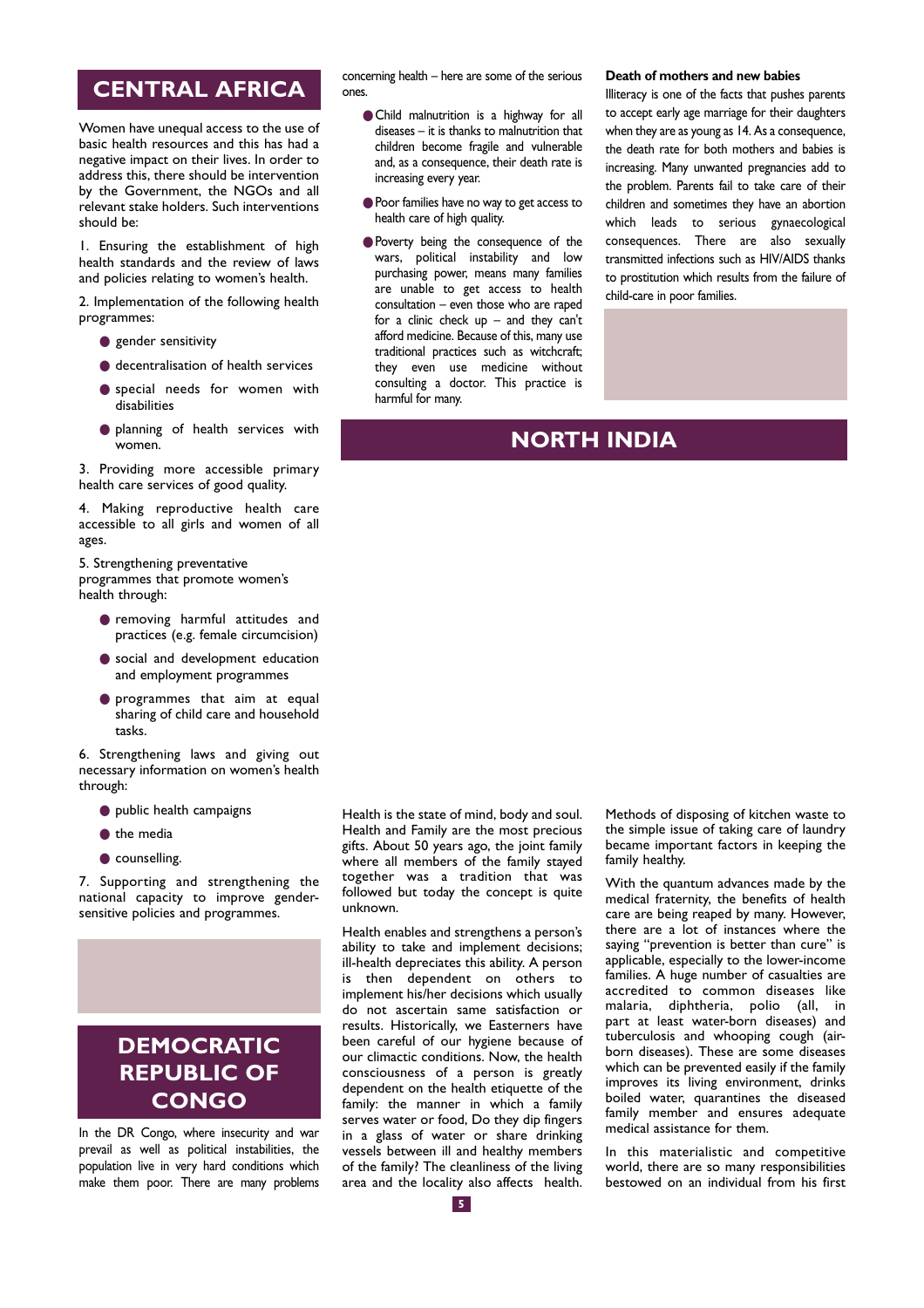breath to his last that he is left with no time anymore to love and take care of himself or his family members. The race for being successful is so fast that man has become nothing more than a robot, fighting to go ahead and in turn getting the worst incentives like stress and depression. The number of young people from the age group of 15-20 committing suicide and undergoing depression, the increase of breaking families and divorces, are clear evidence of the imbalance of the human mind and environment. Family is the biggest support of a man, but if a man is not healthy then the same support becomes a burden. It's the family that provides a clean and stress-free environment for an individual to grow and develop. Health is not just a family concern; it is very much a state concern too because it is only healthy families that make a healthy nation and in turn a developed and peaceful nation.

## **MYANMAR/BURMA**

Most families live together as extended families to save expenses. A plot of land and renting a house is not affordable for the middle classes. So how are we living? – Either in Church compounds, or living with parents or with friends or relations and looking after their land. What about a family's income? Without mentioning income we cannot talk about health. The head of the family is the man. Middle class people or government employees will not earn enough to buy a 50 kilo rice bag, the very basic principal food. What about oil, vegetables, salt, firewood or electricity? The majority of the family have to work extra hours just for daily living. Most of them fall into debt. Once you are in debt, you will never escape from it.

So what will happen next? Health becomes the problem. Even for daily living everyone has to struggle really hard. If you become ill, most of us use traditional medicine which is cheap and get advice from friends and medical personnel. If you get well, there is no problem. If the illness becomes serious,

## **EGYPT**

then you may meet the local GP once or twice. Medical care in Myanmar is not free: cotton wool, spirit swabs, bandages and tablets all cost, as do the consultation fees. By the grace of God most people are near to God because they are frightened to become ill. God's blessing is asked each day to overcome. There is no future as Christians among the majority Buddhist community.

This is about urban areas. What about rural areas? Life ends at 40. There are fewer resources, less educated and more extended families. Malaria, tuberculosis, gastro-enteritis, worm infestations are common.

So among families health is a major issue. What can we do about it? We must do something for our fellow Christians in Myanmar to help provide clean water, mosquito nets, nets for fishermen, farming equipment for farmers, shelter and medicine.

diversity where some emigrated from Upper Egypt in an attempt to find better jobs and places to improve their livelihood. Others suffered from living in old buildings that were demolished or collapsed and the Government resettled them in cities like Medinet el Salam or El Nahdah. People are poor in terms of minds and hearts as well as in relation to money.

Therefore, in designing awareness programmes for these areas, healthrelated issues are raised to rectify the wrong inherited beliefs in addition to providing new information about feminine topics (issues related to circumcision of girls, family planning, personal hygiene, and menstrual cycle etc). The information is usually presented in a form of brainstorming discussion, in addition to illustrative materials. The social workers' role is to get the wrong information out from their group; exchange opinions, then present the rectified information to them.

In some areas, there is a gynaecological clinic along with the awareness programme, where the doctor acts as a social worker as well in providing the right information to his patients.

We believe that we care, but lesus heals and transforms lives.

### **A holistic approach**

For us (The Episcopal diocese of Egypt) Jesus is considered the first pioneer in using the holistic approach in reaching out for the community and developing it. He touched people's needs in every way and as we are His servants we are called to do the same. For this purpose, the diocese has committed itself to invest in human resources and use a holistic approach in community development.

For any country in the world that aims at developing its community, human resources is the key word for money investment. To ensure a better future,

both health and education sectors have to occupy the first priority in planning and improvement.

One of the important aspects of real development is health, and for that reason, we have taken initiatives in many poor areas to start health-awareness programmes especially for women and young girls. We serve in areas like Ain Shams, Medinet el Salam, El Nahdah and Sadaat city.

The most common feature in the areas we reach out to is poverty. The population is characterised with bio-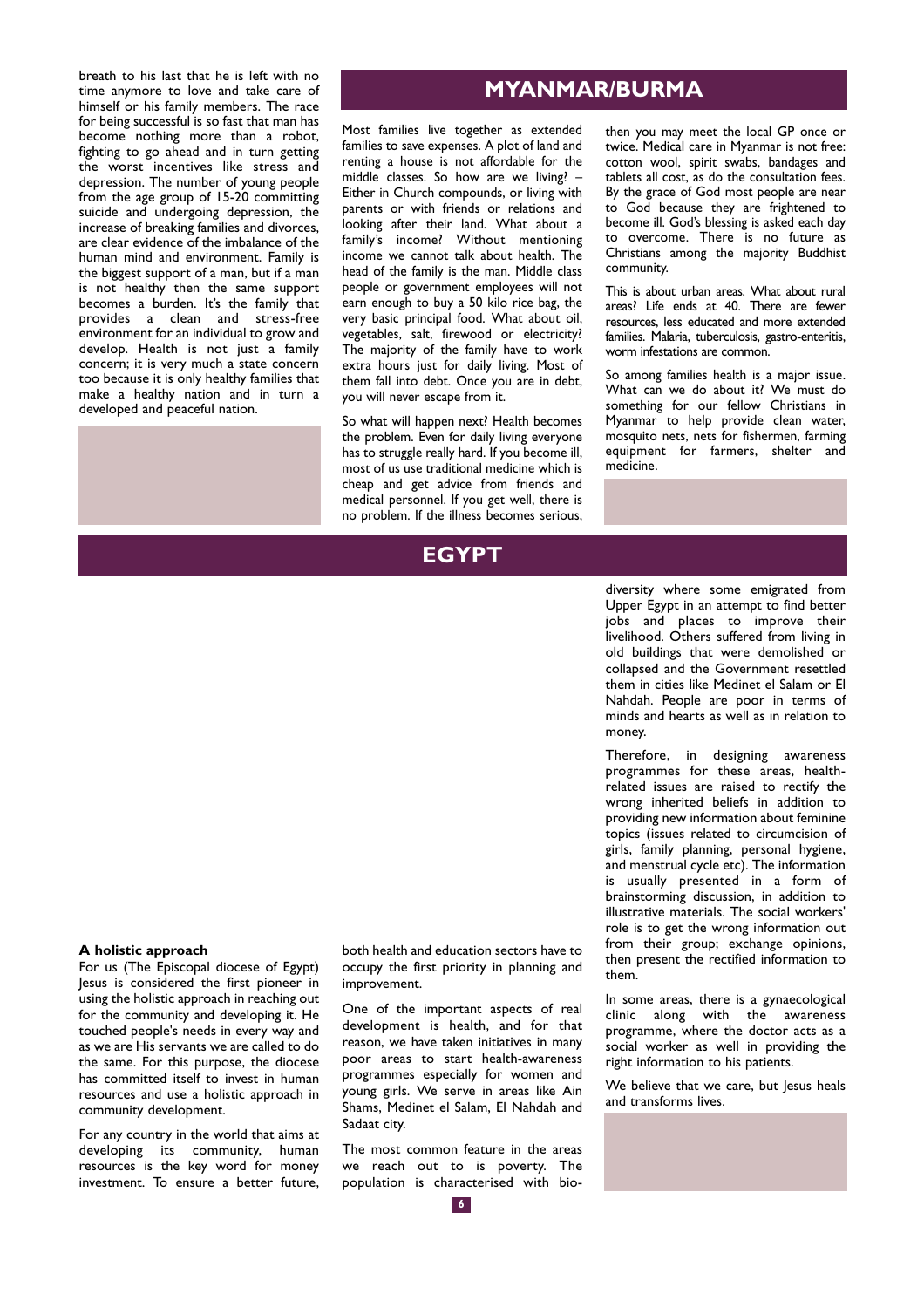## **BANGLADESH**

**Wells of 'killing' not 'living' water**

Wells have a mythic status in many cultures; from European folklore in which throwing a coin into a 'wishing well' makes a wish come true, to blessed wells associated with a Saint with reputed healing powers. In the Bible, with most of the narrative taking place in semi-arid or desert areas, wells are naturally key to many of the accounts. God opens the eyes of Hagar, cast out due to Sarah's jealousy and about to die of thirst, to a nearby well (Genesis 21:19). Then Isaac (Genesis 24) and Moses (Exodus 2:15) both meet their wives at wells and many more accounts follow right through the Bible with lesus Christ having one of his most significant conversations with the Samaritan woman at Jacob's Well, whom Jesus offers 'living water' (John 4). Wells are so important within the Bible and in folklore because a good clean source of water is essential for the life of all societies.

Every year three million children under five years of age die of diarrhoea and this is also a major contributor to malnutrition for both children and adults in the developing world. In Bangladesh the percentage of infant deaths caused by diarrhoea was probably one of the highest, but has recently been much reduced. The solution has been a well: a simple, strong, hand-operated pump that draws water, through a pipe from the shallow groundwater beneath. During the 1970s and 1980s the Government, UNICEF, international agencies and many of the poor, with low-interest loans from NGOs, installed wells by their homes, amounting to over four million

countrywide. I recently spoke to Hassan who spoke of his happiness and pride when he installed a tubewell in his courtyard. He had to save for some time to afford it, but it made life so much easier for his family, especially the women, who no longer had to trek long distances and the children weren't sick so often. Wells again had become a powerful symbol of a new and more promising life.

Now try and imagine how Hassan felt when Rebecca, a local woman testing his well for arsenic, discovered dangerous levels – 40 times higher than the safe limit in the water. This explained why his friendly neighbour who shared his well had developed a deadly cancer, why his previously attractive young wife's skin had become rough with dark blotches, why he frequently felt too weak to farm his land and had the early signs of gangrene of his foot, why his elderly aunt had got very sick and died and his youngest child had been born badly deformed. His prized well that he had spent his precious savings on had brought death and sickness to his loved ones. 'Utter devastation' could not come close to describing how he must have felt.

Hassan is a character I have created, but the details and scenario are real enough. In over 100 communities where the Church of Bangladesh Social Development Programme (CBSDP) works, this nightmare situation is repeated many times over; there are in effect many Hassans each with a heartbreaking tale. In one small village, Bholadanga, over 35 people have already died from the slow painful effects of 'the king of poison' while in another village, Alumpur, over 400 people are already showing symptoms as over 90% of their wells are arsenic-affected.

The arsenic is naturally found in Bangladesh's groundwater, deposited with the water that flows from the Himalayas, along with rich soils, over millennia in this 'land of rivers'. It wasn't until the wells were sunk into ground layers that had accumulated the arsenic that it became a problem. As arsenic has no colour, smell, .<br>or taste, it was not until the first symptoms and death that the poisoning became apparent. The CBSDP has been identifying contamination through testing wells, giving vitamin treatment that, along with safe water, aids recovery and providing alternative sources of water, such as very shallow dug wells that go above the arsenic-contaminated water levels. Other options for arsenic-safe water include deeper tube wells that go below the contaminated water, filters and rainwater harvesting. But the need is immense as over 40 million people in Bangladesh are currently drinking arseniccontaminated water and the resources committed to tackle the problem are vastly insufficient. Please pray for us that God will help us to make a difference and that the Church of Bangladesh will be able to offer 'living water' in more than one sense, so that the families now drinking 'killing water' will live and their suffering will cease.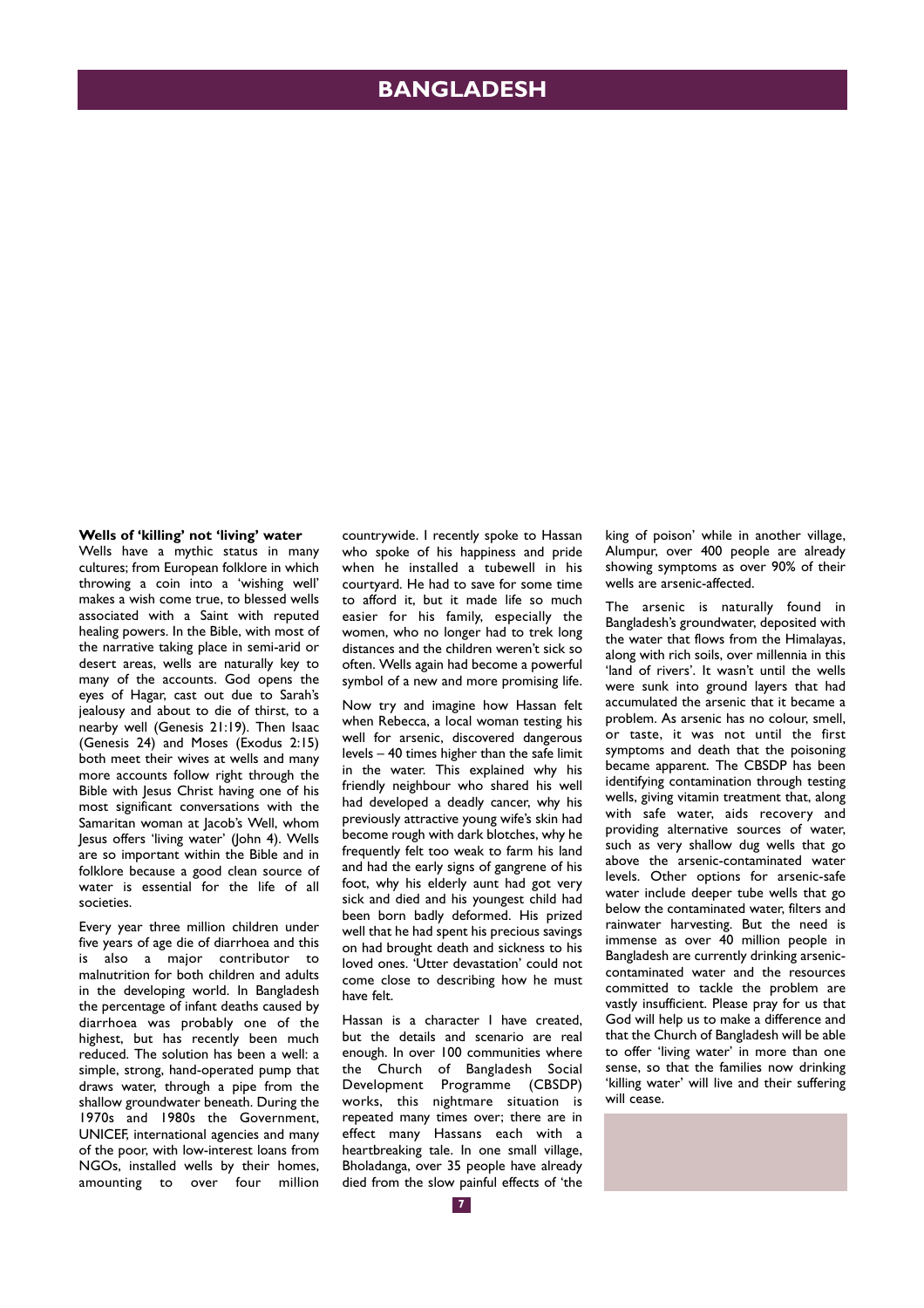## **CANADA**

**The impact of mental illness on one family** According to a professor of psychology, those who have experienced trauma describe their lives as 'before' and 'after' the event. I can appreciate this statement since our son's return home after two years of independent living and his being hospitalised within 24 hours with a problem later diagnosed as 'mental illness'. It was traumatic for all members of the family as the journey of learning how to manage the illness began. The next two years were a terrible roller-coaster ride.

Schizophrenia has been described as a rollercoaster ride without a switch. Family members watch helplessly as a loved one goes from one crisis to another. The clinical term 'episodic' does little to relieve the trauma that follows the diagnosis. The onset of this disorder usually occurs between 15 and 30 years of age and most commonly in the teen years. As is to be expected, it is very difficult for the young person to accept the label of illness and the necessity of taking medication.

There were people who told us to walk away but it was not an option for us. We searched for help and found an organisation that offered support and education to families struggling with mental illness. We learned many things about the illness and were able to share our experiences with others who truly understood our pain. We found strength in knowing we were not alone. The knowledge that 'insight' (when the ill individual begins to understand that the illness can be managed) could come with time gave us hope. Progress was slow with many ups and downs but hope prevailed and with medication and support our son's life stabilised and he returned to school, earned his diploma in welding and became employed. Yes, life was divided into 'before' and 'after', with rejoicing for the return of the son we love.

In our story and in the stories of others suffering from mental illness, the key word is 'manage'. If someone suffers from diabetes, medication and lifestyle are keys to the management of the imbalance in the body. Research has shown that an imbalance of chemicals in the brain are a key factor in mental illnesses and with new medications, as with diabetes, one can learn to manage the imbalance and lead a productive life.

It has been said that creativity often comes out of suffering. The founding of Mental Health Estrie (see below) to support other families as they journey with a loved one is proof that creative goodness can come from the suffering individuals encounter in life.

May our story help to erase the stigma associated with mental illness and create a new depth of understanding.

#### **Facts about mental illness**

Mental illness are words which frighten people. The greatest fear comes not from what people know about mental illness, but from what they do not know.

Fear of mental illness needs to be confronted and openly discussed. Some people are afraid that they might become sick themselves. Others believe that the individual who is sick has a weakness in their character – they made themselves sick and consequently can make themselves well. Many believe that a person diagnosed with a mental disorder will always be sick and will probably get worse. These are myths; nothing could be further from the truth. Mental illnesses, like many physical illnesses, are treatable.

Mental disorders are prevalent in all societies. No country is exempt as the percentage of the population with mental illness is constant around the world. One in five people will experience a mental illness at some point in their lives. If someone states that they do not know of this problem in their community, they need to look around with new eyes.

In Canada, until recently, the number one consumer of medical budgets was mental illness – and no one talked about it. Presently it is the number two use of hospital beds after accidents – and no one talks about it. But progress is being made and much of this is occurring at the 'grass-roots' of our society.

AMI-Quebec Alliance for the Mentally Ill, a volunteer community organisation located in Montreal, is an example of what a few concerned people can accomplish. This organisation began some 28 years ago when four families, all with loved ones who were mentally ill, came together to talk and to share. Simple, yet radical.

It has been the inspiration for the development of Mental Health Estrie in a rural area some 100 miles from Montreal. Its mission is to help the minority population of English-speaking families, totalling some 20,000 persons, living in pockets of relative isolation over a fifty-mile radius. In only four years, a volunteer Board of Directors of seven committed individuals has formed and established an office with part-time staff. Support groups are held on a regular basis. There now is a comprehensive resource centre including a lending library of books and videos and free pamphlets. Special educational events and public awareness are a priority and there are many plans for the future.

The power of people sharing, caring and learning together is strong and it challenges the stigma. With the diminishing of stigma comes openness, a willingness to seek treatment and the recovery of hope. The motto of AMI-Quebec and Mental Health Estrie is "the recovery of hope and the hope of recovery."

You may think all this was possible because of the prosperity of Canada. But prosperity does not necessarily mean that social problems are a priority for the decision-makers. Many social problems are being solved by wonderful dedicated volunteers. Is this model of 'grassroots' action possible in other countries? The answer is a resounding 'yes'. An important note needs to be added here: community volunteers can do much to help families in the turmoil of mental illness but the medical diagnosis and treatments are the domain of the medical professionals, not volunteers.

It is helpful to remind ourselves that only a few years ago, HIV/AIDS everywhere carried a huge stigma. Now, in many places, people suffering from HIV/AIDS are seen as victims of a dreadful disease with efforts being made worldwide to deal with the impact. This disease has been with us only a few decades – a nanosecond of time compared to mental illnesses. The same evolutionary process of openness, a willingness to learn and discussion is needed to remove the stigma of mental illness. It is time to stop turning a blind eye to the impact of mental illness and to stop pretending there is no problem. Concerned individuals and community support groups can and will make the difference.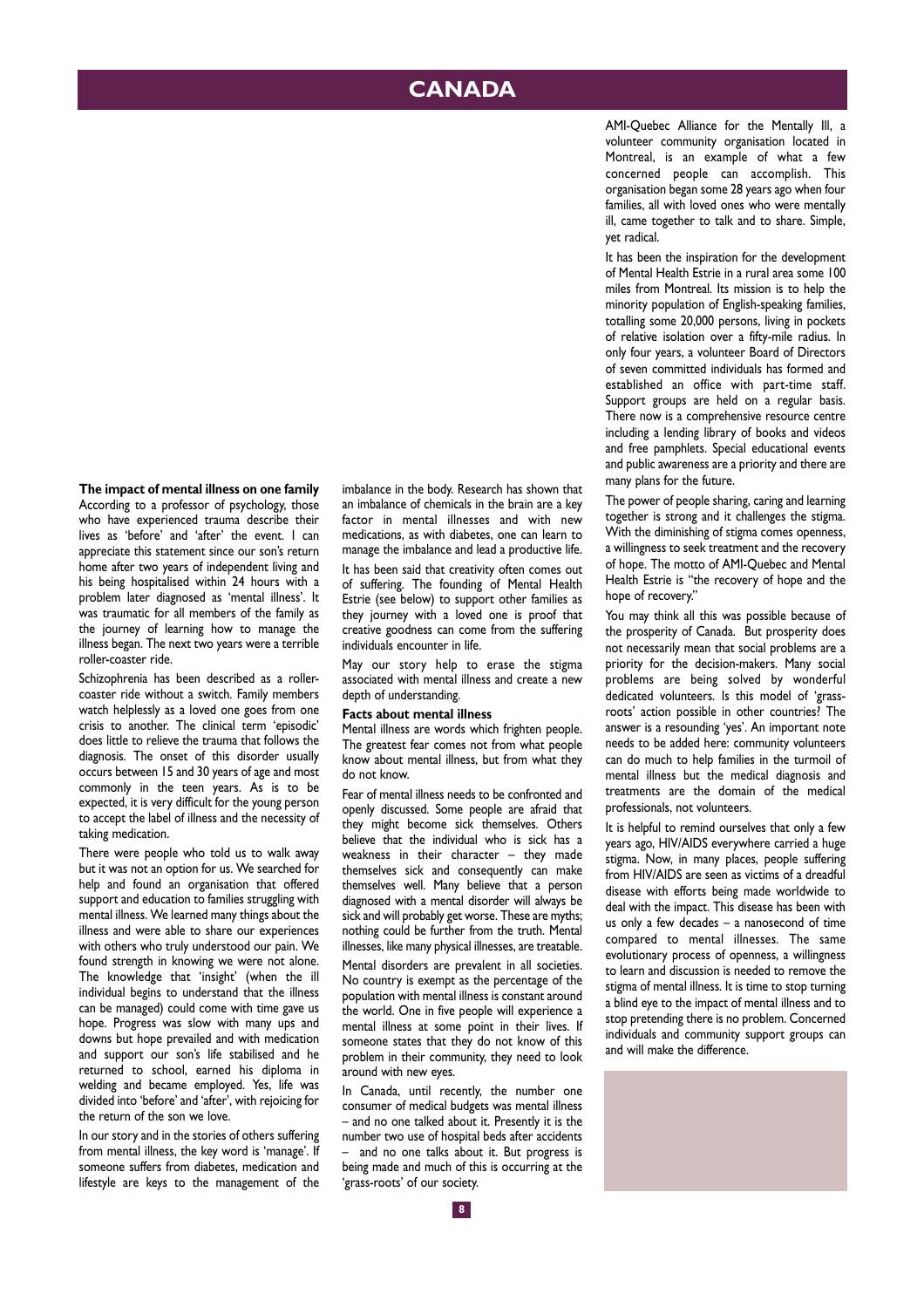## **ENGLAND**

different sorts of bread and low-fat snacks were all brought in for parents to try. Other combinations of food were also suggested. When they realised the cost of these was not particularly higher than the products they were already buying, they were surprised but realised that their children would benefit from this.

Other sessions were more hands-on, giving the parents a chance to make and taste various dishes, using vegetable protein instead of meat and using healthier ingredients for dishes such as pizza, which most parents agreed was part of the staple diet in their homes. They were encouraged to make their own pizza bases and to use low-fat cheeses, fresh tomatoes and tuna; all ingredients the parents admitted they would not have thought to buy.

As bad diet is a major concern to health workers in many parts of England, 'Grassroots' Family Support in Pendle Parent Support group will hopefully be the forerunners of changing eating habits in the area.

#### **Editorial Note**

*Currently, there is considerable concern in UK about children's unhealthy eating habits which are resulting in obesity and other health problems. Efforts are being made to ban advertising for 'junk foods', lessen sugar and salt intake and promote the eating of fruit and vegetables in school and the home.*

#### **Healthy eating sessions**

The Pendle Family Support Project in Blackburn Diocese works with families who are struggling to cope, and the Parent Support Group grew through a few mums who wanted to meet and receive teaching on issues which would help them and their families. All agreed that they had problems getting their children to eat 'healthy' foods and there was also much discussion about what 'healthy' food actually was.

One session concentrated on healthy lunch boxes for children. Dried fruit,

## **HIV/AIDS**

## **BOTSWANA**

Much has been written about HIV and AIDS in the African continent, particularly the Saharan region where Botswana lies. The continent is reported to be home to 10% of the world's population yet constituting twothirds of all people living with HIV. Families in this region are thus placed in a specially vulnerable situation.

HIV first surfaced in this country 20 years ago. It has since been ravaging like a fire, taking a large toll of life; with the relevant impact on the structure and health of the family and the population. Estimates of the prevalence have been made over the years, the most recent being a national prevalence of 17.1% (19.8% for females and 13.0% for males).

#### **Effect on the family**

The effect of HIV on the family is multi-faceted: prolonged illness, loss of earnings, loss of educational opportunities and loss of life. The last has been the most devastating. Death has been in the age group that is child-bearing and economically family-supporting. This has left older members of the family with the burden of orphans to be cared for by members of the family who are largely economically unproductive. Presently it has been estimated that orphans constitute 16.7% of all children aged 0 – 18 years. Such children are left in the care of members of the family, mostly grandparents. Incidents of grandmothers taking care of up to six grandchildren, orphaned through the loss of two daughters who were heads of female-headed households, are not uncommon. These same grandmothers will have spent many months caring for terminallyill daughters. This paints a gloomy picture and depicts a lot of suffering at individual family level. Interventions at various levels are, however, in place and bring some relief.

#### **Prevention of infection**

National programmes have been instituted for limiting the spread of the disease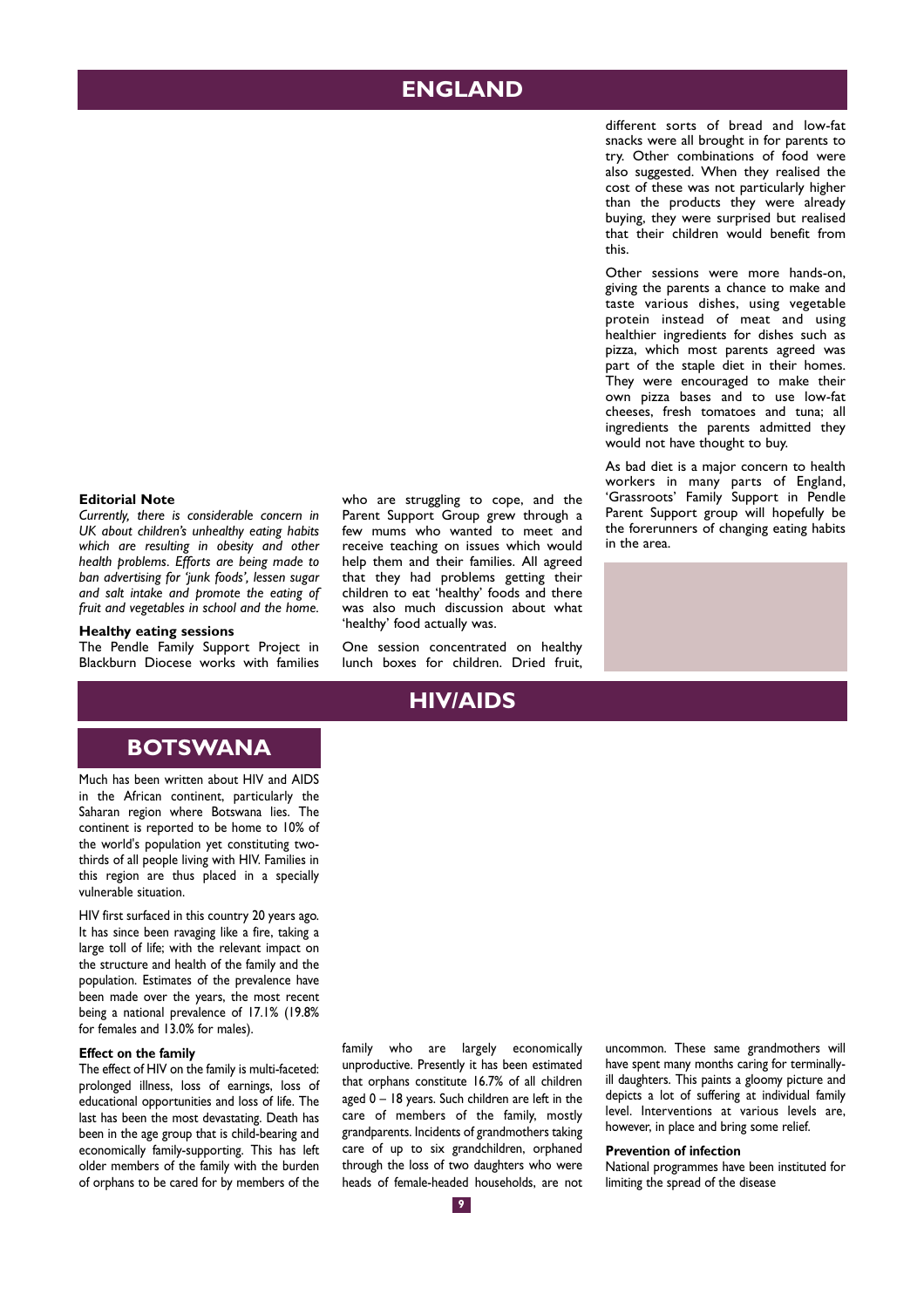**Emphasis is laid on:-**

- **O** behavioural interventions highlighting abstinence, faithfulness to partners and use of barrier methods during sex
- monitoring of blood donors to ensure virus-free blood in the blood banks
- education of health workers on safe practice in the use of needles and care of patients
- education of relatives in precautions to be taken when nursing relatives at home
- prevention of mother-to-child infection through testing of mothers at antenatal clinics, relevant treatment of the mother and administration of suitable intervention to the baby at birth
- encouragement of youth, particularly those aged 12 to 19, to delay age of first sexual activity.

#### **Commitment from Government**

On recognition of the situation, the Government has shown commitment to programmes against HIV/AIDS.

- Voluntary testing after suitable counselling is available for all at no cost. Early detection makes treatment possible before the disease takes a firm hold. Willingness to use the voluntary testing centres is increasing and the benefits of early intervention are being realised by the population.
- Antiretroviral treatment has been made available to all nationals since the year 2002. An estimated 40,000 citizens are enrolled in this programme. Parents are able to live a healthier life, carry on in employment and bring up their children.

#### **Supporting structures**

- Assistance is forthcoming from various non-governmental and international organisations. Locally, community groups – youth groups, religious organisations, women's groups and more recently men's groups – all join hands in education and motivation towards prevention and, if necessary, support of families confronted by the scourge of HIV/ AIDS.
- Orphan care. At Local Government level, orphans are registered and provisions and money are provided at monthly intervals to the families caring for them.
- Although there are yet no government orphanages, homes have been established by organisations such as the SOS Village Association.
- Home-Based Care. This is available for families in several centres, both rural and urban. Because rural families do not move as often as urban families, this programme is well established and stable in the rural areas because home-

based carers always find their clients. The staff of home-based care are mostly retired nurses with their characteristics of empathy, patience and a caring attitude. They enjoy trust and respect from the people they care for. A couple of 'day care' hospices have been established including one run by the Anglican Community in Gaborone.

#### **Looking ahead**

Elimination of the stigma of HIV has been given high priority. This is slow. Blame can partly be apportioned to the way the diagnosis and management was first handled by health administrators and workers. If such a phrase can be used for such a devastating disease, a 'glimmer of hope' can be provided by:-

- education and information about how HIV/AIDS is contracted, laying emphasis on dispelling the several myths which abound and misinform, leaving people vulnerable to infection
- strengthening the programmes of voluntary testing and treatment which have been proved to be of benefit, ensuring that they reach as many of the population as possible.

Despite Botswana being such a large country – (582,000 square kilometres; with a scattered small population over 1.5 million) – access to health care is such that every person in the country is within 15 km of a health facility and in every village there is a rural health motivator trained in the basics of family health.

## **WOMEN AND AIDS**

HIV/AIDS is not just a health issue, but also a development, gender, social and economic one, and should be regarded as such. To be able to conquer this social illness we require comprehensive and contextualised programmes and new language, which avoid stigmatisation and marginalisation and accept HIV/AIDS as a problem which affects everybody.

Recent data reveals that the proportion of women among those newly infected with HIV is growing everywhere in the world. Two-thirds of those newly infected people aged between 15 and 24 are young women and, according to The World Health Organisation in 2000, 14 million women worldwide had the virus.

Given the central role played by women in the reproduction, care and sustenance of human beings, a threat to their wellbeing as posed by the AIDS pandemic is a threat to the human race as a whole.

#### **Women's vulnerability to HIV/AIDS**

Women's vulnerability to HIV/AIDS can be seen to be a product of a combination of factors: for example, their biological make-up and social, cultural and economic factors which combine to make women more vulnerable than men to sexually transmitted infections, including HIV.

#### **1. Physiological/Biological factors**

- Women's biological make-up makes them more vulnerable to HIV infection. It is believed that women are three times more likely to get infected from a single sexual encounter than men.
- This is due to the fact that women have an extensive surface area in their sexual and reproductive organs which are easily damaged, thus allowing easy entry of the virus from an infected partner. This is further compounded by the fact that semen remains in the vaginal canal for a long time after sexual encounter.
- Vulnerability is made worse in young girls, by the false belief that the younger the woman the less the likelihood for her to be infected, leading to some men – some of who may already be infected – targeting young girls for sex. There is another false belief that sex with a virgin cures HIV/AIDS.

#### **2. Economic factors**

Poverty and marginalisation, disempowerment and traditional gender roles all combine to put women at a higher risk for HIV infection.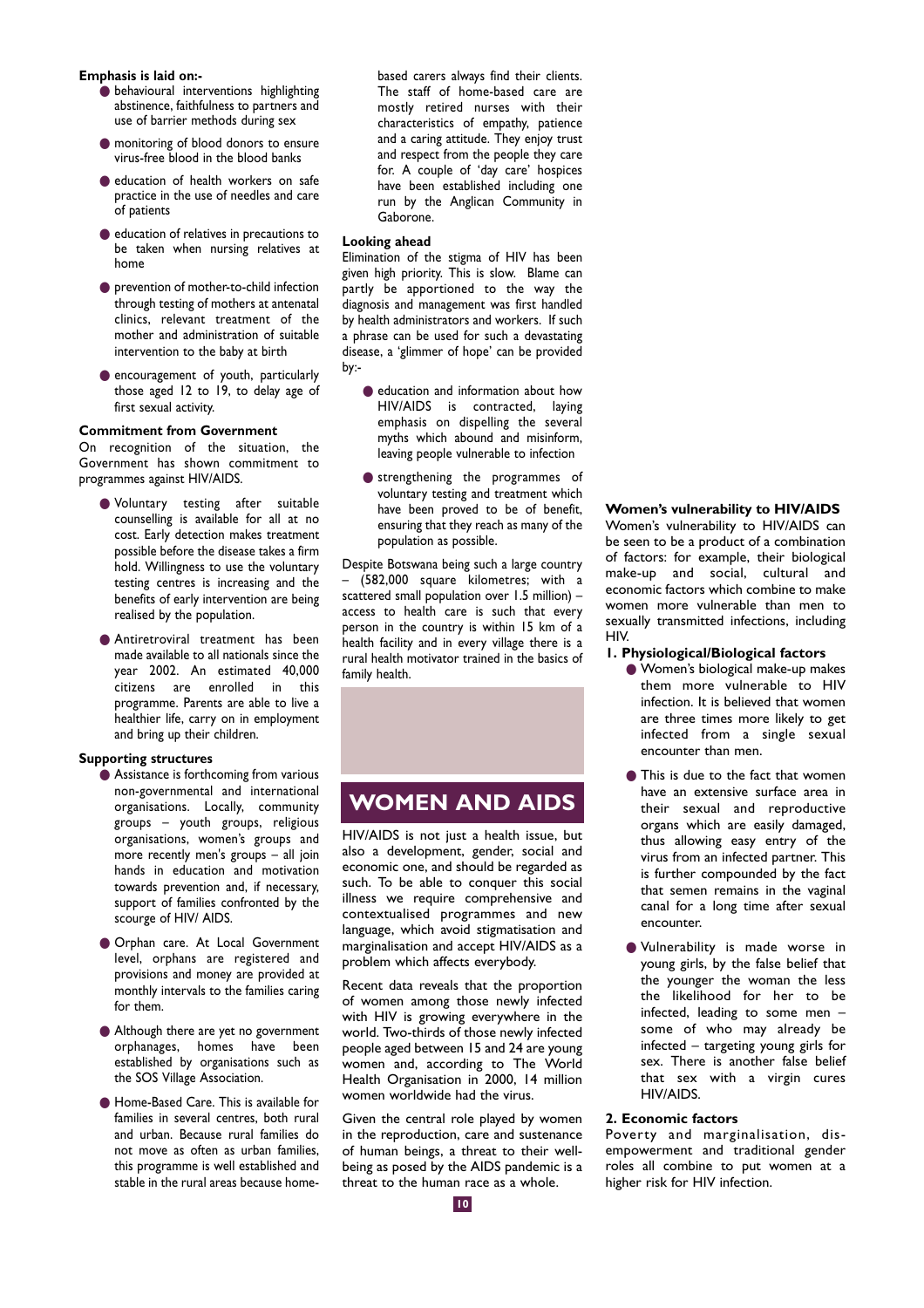#### **3. Socio-cultural factors**

Some of the cultural practices which lead to increased risk to HIV infection are:

- Use of herbal and other agents to dry the vagina during intercourse. Use of such substances may cause erosion and inflammation of the vaginal wall leading to easy entry for the virus.
- The practice of female genital mutilation also exposes the young girls to added risk of contracting HIV/AIDS.
- Widow inheritance, as well as certain widowhood rites, are practices that pose an increased risk to women.

● Polygamy has also continuously been cited an added risk.

Violence against women, which is often overlooked, is also a contributory factor to women's vulnerability. Domestic violence robs women of their self-esteem and confidence and may lead some to leave the family home, throwing them into poverty and destitution which are factors that enhance vulnerability.

HIV/AIDS impacts differently on women relative to men due to their dual role as bearers and nurturers of life. It falls upon women mostly to care for those within their families and other relatives who get infected. The death of a partner through HIV/AIDS more often than not exposes the woman to being ostracised by family and friends. Widowhood is also the

## **SOUTH AFRICA**

beginning of destitution for a majority of women whose dependency for a livelihood is on their spouses.

The daily care of people living with the virus as well as that of AIDS orphans also falls on female relatives, often an older sister. This brings further vulnerability to the female orphan who may have to drop out of school to take care of her siblings. Without proper information on how to prevent themselves from getting infected while taking care of the infected relatives, women are also at risk of infection.

families are so many and escalating, the Teaching Sisters are doing tremendous work in counselling children and parents. Some cases are referred to the Psychology and Guidance Services in Education. The pathetic part is that some parents prefer to deny everything, accuse their children of lying and rather side with the rapist. The Sisters also identify needy orphans in schools, to help provide basic needs as some are also HIV-positive.

nowadays very high, especially in the rural areas. This is caused by the pandemic of HIV/AIDS and the refusal (in other areas) to accept the brutality of this disease to the people. In many rural areas, the stigma of being HIV-positive in the community is so high that people find it difficult to disclose their status. As a result, the virus easily infects old people who are usually home caregivers. The myth of being bewitched or poisoned is still a scapegoat.

In one area, an old woman (who worked lands and collected firewood in order to get money) cared for her granddaughter who was very sick. She washed her with charred hands without knowing her health status. Worse, she did not tell other people of the nature of the sickness (because of ignorance). She bathed her sores. It was very late when she disclosed her suspicions to the Sister of the Community of the Holy Name in Zululand. The Sister advised her to use gloves and provided her with some. The woman was later diagnosed with HIV/AIDS and died. She is not the only victim. The denial of the existence of this

The challenge of health and family is **USA** disease is causing people to visit traditional doctors who claim they can cure them by providing vomiting herbs.

> Unemployment and retrenchment have caused a lot of havoc on health issues among families. They are no longer able to attain healthy and nutritious foods. Young mothers are too busy with their own lives to plant vegetables for their children. To make a difference in the people's lives, the Sisters of the Community started a drop-in centre for orphans at Isandlwana. The Committee, which includes the local nursing sister, priest and the local chief together with the Sisters, does the selection of the needy children.

> Teenagers' and young adults' pregnancy and divorce have caused many families to separate. The Christian Education Department and Sunday school have programmes such as parenting. These programmes help the young mothers and the grannies (who are hurt and angry because they find themselves playing the role of foster parents to their orphaned grandchildren).

> While cases of incest and rape among

**The HIV/AIDS epidemic is far from over** HIV/AIDS is more than a public health issue. It is also a social justice issue… an economic issue… a human rights issue.

The National Episcopal AIDS Coalition (NEAC) was founded in the US in 1988 as a community of faith, hope and action, offering understanding and spiritual comfort not only to those infected but to their families and to those who minister to them. Today, as HIV continues to spread in spite of treatment breakthroughs, NEAC must battle complacency as well as prejudice. It is fighting to reduce the stigma of HIV/AIDS that affects not only those infected but everyone who associates with and ministers to them. The epidemic is far from over in the U.S. and other developed countries. In the U.S. death rates are going up among vulnerable and forgotten populations. Rates of infection among African-American men in places like Newark and Chicago are as high as in some of the hardest-hit areas of sub-Saharan Africa. At the same time, infection rates are going up among